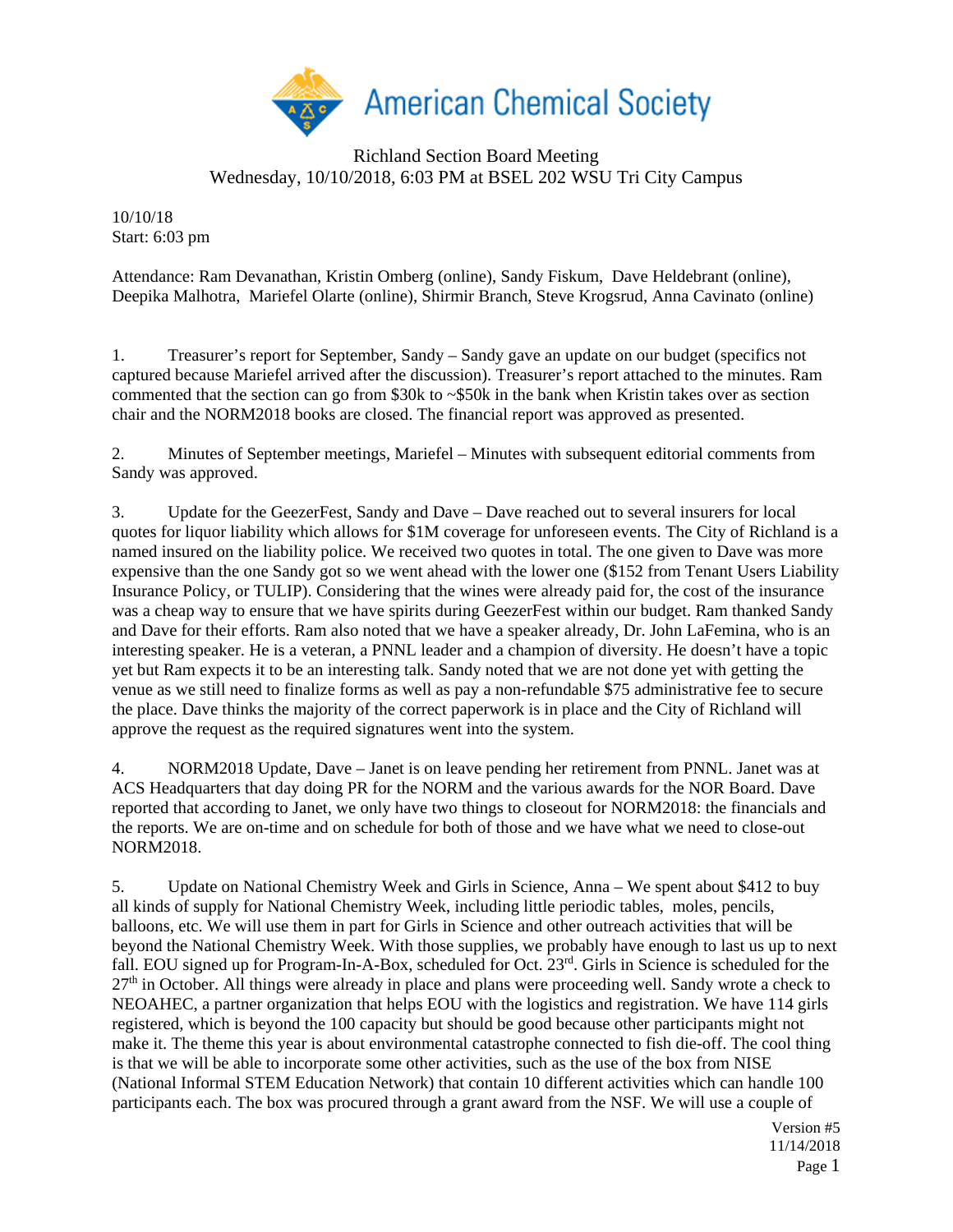

Richland Section Board Meeting

Wednesday, 10/10/2018, 6:03 PM at BSEL 202 WSU Tri City Campus

them for Girls in Science: one is What's in the Water and the other one is Cleaning Oil Spills with Chemistry since they go very well with the environmental theme of Girls In Science. There are other kits such as how to make batteries, chemistry makes scents, rocket reactions and more. Anna is happy to share these to the local section. They have already opened the box and found that the package contains everything that will be needed for an activity – from trays to waste containers. Materials such as salts and oils were all designed to be very safe for the young audience. Anna also ordered the National Chemistry Week Celebrate Chemistry booklets. We have 5 boxes which can be used for other activities such as outreach in museums or in the malls. The materials are for elementary to middle school, too simplistic for high school students – maybe  $4<sup>th</sup> - 8<sup>th</sup>$  grade. Sandy and Shirmir suggested that these may work for Expanding your Horizons, which is for middle school age kids. Anna will resend the link where all the experiments are described so we can look them up, and decide which ones are more appropriate for the event. The kits have the instructions, the leader sheets and the sheets/materials for the participants. There is no excuse not to do these activities because they were well-designed. Ram noted that our coordinator for these activities, Sneha, is now in Lawrence Livermore National Laboratory. Ram made an updated headcount at this point and noted that we have enough for quorum.

6. Update on Election and Candidates for Office, Ram – Ram listed the current candidates for office: Co-Chair: Sandy and Mariefel; Secretary: Shirmir; Treasurer: Deepika. Sandy followed up on the e-mail blast by Anna soliciting nominations. Mariefel noted that we only got one inquiry regarding the extension and whether the reason was because we do not have any candidates. We do have candidates but we are soliciting other nominees. The inquirer thinks that she doesn't have the bandwidth to participate this time. As such, we do not have other nominees.

7. Newsletter, Steve – Steve noted that we had an initial e-mail blast with a deadline on Oct.  $8<sup>th</sup>$  for the nominations. However, he noted that from the by-laws, the deadline for nominees from the membership-at-large should be Oct. 15<sup>th</sup>, hence, we had the extension to be in compliance. The by-laws further noted that the ballots need to be out to the membership by Nov.  $1<sup>st</sup>$ . The week after Oct  $15<sup>th</sup>$  is when the next newsletter with the bios and pictures will be sent out. Steve noted that Shirmir sent out an Expanding your Horizons article. Anna will send pictures for the Chem Club and write about their  $9<sup>th</sup>$  year in a row standing as an outstanding club. They were notified just last Wednesday, with very flattering reviews. The Club's good work paid off. Steve will use some of the words in the notification in the article. Other articles that will be featured in the newsletter include NORM2018 and GeezerFest.

Ram asked about the status of the ballots. They will be sent out at the same time as the newsletter. Matt will send out the electronic ballot link and Steve will take care of the paper ballots. We need to also get the right roster for the election. Anna noted that for the election-only roster, the secretary will have to request that. Mariefel should request it sooner than later because sometimes it takes HQ a couple of weeks to deliver the information. Anna will work with Mariefel to obtain the roster. Anna further noted that we cannot use the same roster we use for the newsletter as that contained contact information for individuals who are not eligible to vote. Steve issued a last call for articles, with a deadline in the coming week.

Steve also noted that Program-In-A-Box is something that others can be interested in. He went to the Big Bend Community College website and looked at their staff directory. He found a contact who was interested and receptive. The local section can sponsor the event with them. Anna noted that to participate, one needed to sign-up earlier. Shirmir started to register us but we were not able to identify a location. It also turned out that we needed to apply as early as March to be able to participate live. Now, we can only have access to the recording. They can e-mail Shirmir the unedited version the next day or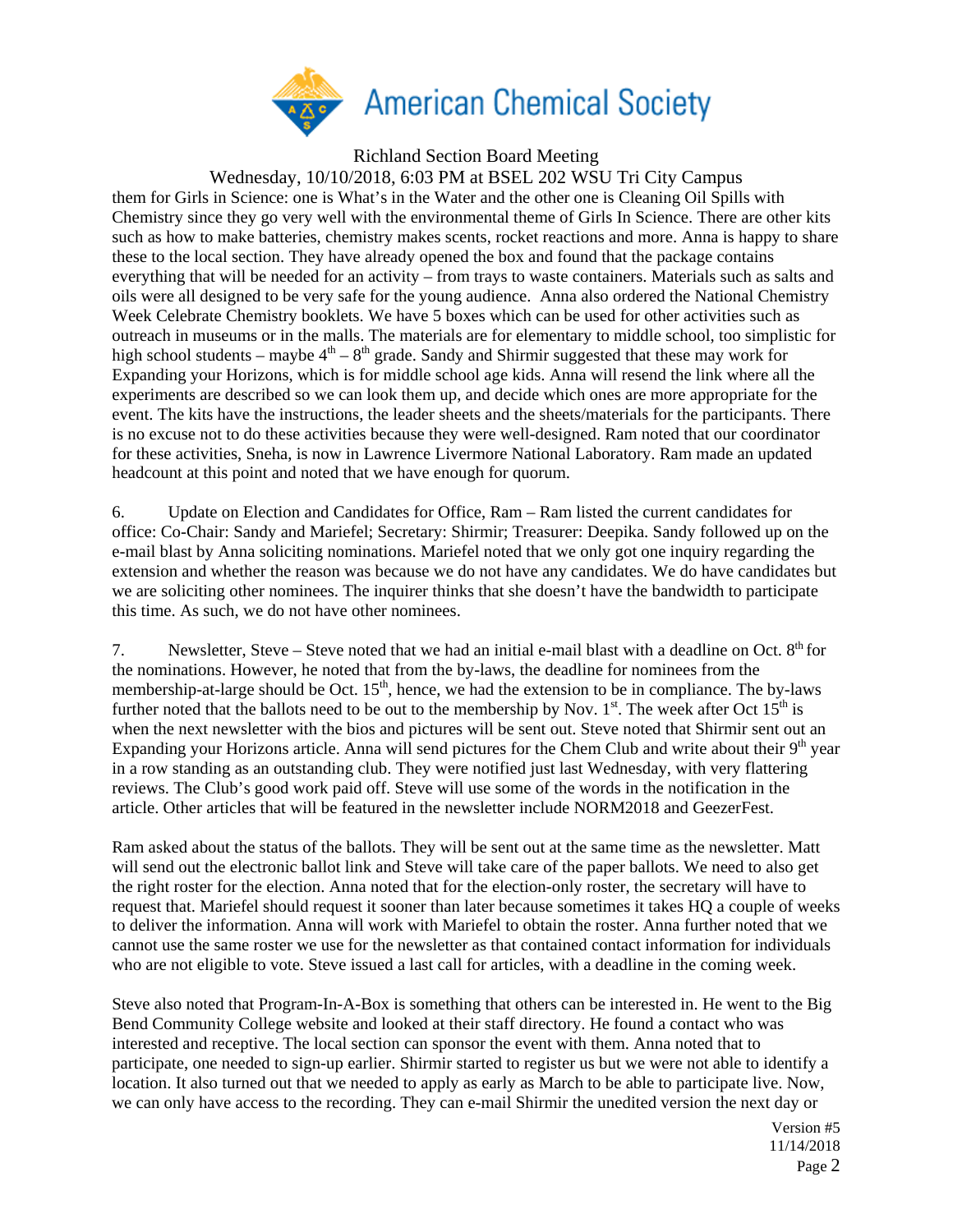

Richland Section Board Meeting

Wednesday, 10/10/2018, 6:03 PM at BSEL 202 WSU Tri City Campus

the cleaned-up version a few days after. We can organize an event to watch this version. Shirmir looked for potential venues. The Richland Public Library is booked in November. She noted that we and Big Bend Community can still register for the livestream but there will not be a physical location. Anna noted that the next one will be in February so as soon as she received the invitation for February event, she will forward the information. Then we can register both in La Grande as well as here. Anna thinks there are different options when one registers. She mentioned that OSU usually registers as the student chapter and she acknowledges that she is part of the Richland Section in another box. Shirmir noted that one doesn't need to be ACS-affiliated, just need to be registered.

8. Update on IP grant, Ram – Ram contacted Vanda on her plan to conduct a workshop on presentation skills under the approved IP Grant. We need to have that done and submit a report so we can apply for the next IP Grant which can potentially be \$3500, for government affairs, etc. Vanda said that she was currently at a reception with post-docs where she gave them questionnaires and plan to communicate the data with us on what their needs are. She was also coordinating with her management at PNNL to see if they would contribute some money towards the project. She wanted to know if the section will pitch in as well (\$200-350) but she doesn't know the complete cost yet. Ram will continue to talk with Vanda so this can be put to bed this year and Kristin will have a clean slate next year.

9. Government Affairs Committee Update, Kristin – Kristin noted that the WCC made an 8-slide presentation. She will give us similar slides for the Gov't Affairs Committee through e-mail.

Kristin also mentioned that we were selected for a strategic planning retreat grant. We accepted. HQ will pay a substantial amount (\$7k) to pay for the retreat. The total cost is typically \$7750. This is a good opportunity for the local section. Cassandra Evans and Kareem Redmond at ACS will get back to us on scoping and the next steps. Ram suggested that we should include a line item in next year's budget for this so we can make it official and we can vote on it together with the budget. Kristin asked about previous experience. Anna noted that she had done strategic planning with the Division of Analytical Chemistry but not at the local section level. The ACS has a program where they facilitate strategic planning. It will be an excellent opportunity for the local section to evaluate where we are and where we want to go, and how we can grow into anything else. Probably there will be some logistical things to figure out, such as the location of the place, who will be involved, how many will be invited but ACS will be the ones who will lead the discussion. Dave also mentioned that he participated in the Energy and Fuels Division retreat two years ago and that he found it helpful to see the 5-year plan and to see where things are going. Dave highly recommended the event and agreed with Ram to put it on the dock and see if people will vote on it. Ram noted that we have a lot of early-career to mid-career people who bring a lot of their energy and enthusiasm and they should be part of the event. That it should be focused on the younger generation who will bring forward the torch rather than older folks. Shirmir shared her experience of being invited to a similar event and it reminded her what ACS stands for and its impact on her career. Anna noted that it might be beneficial to invite some post-docs, graduate students, and undergraduate students to bring a younger perspective. Mariefel noted that if the goal is to plan for the local section, it would be good to have everyone in the local board to be part of it. Anna concurred and noted that strategic planning should indeed be open to everyone in the board and outside. She also suggested that the ACS contact person may also guide us on who we might bring to the table for their perspective and discussion. For example, the Div. of Analytical Chemistry is planning a strategic meeting for 30 participants. The do have a bigger base and can involve as many as they want. The main objective is to bring to the table different perspectives. We might also involve universities (WSU, CBC, and other

> Version #5 11/14/2018 Page 3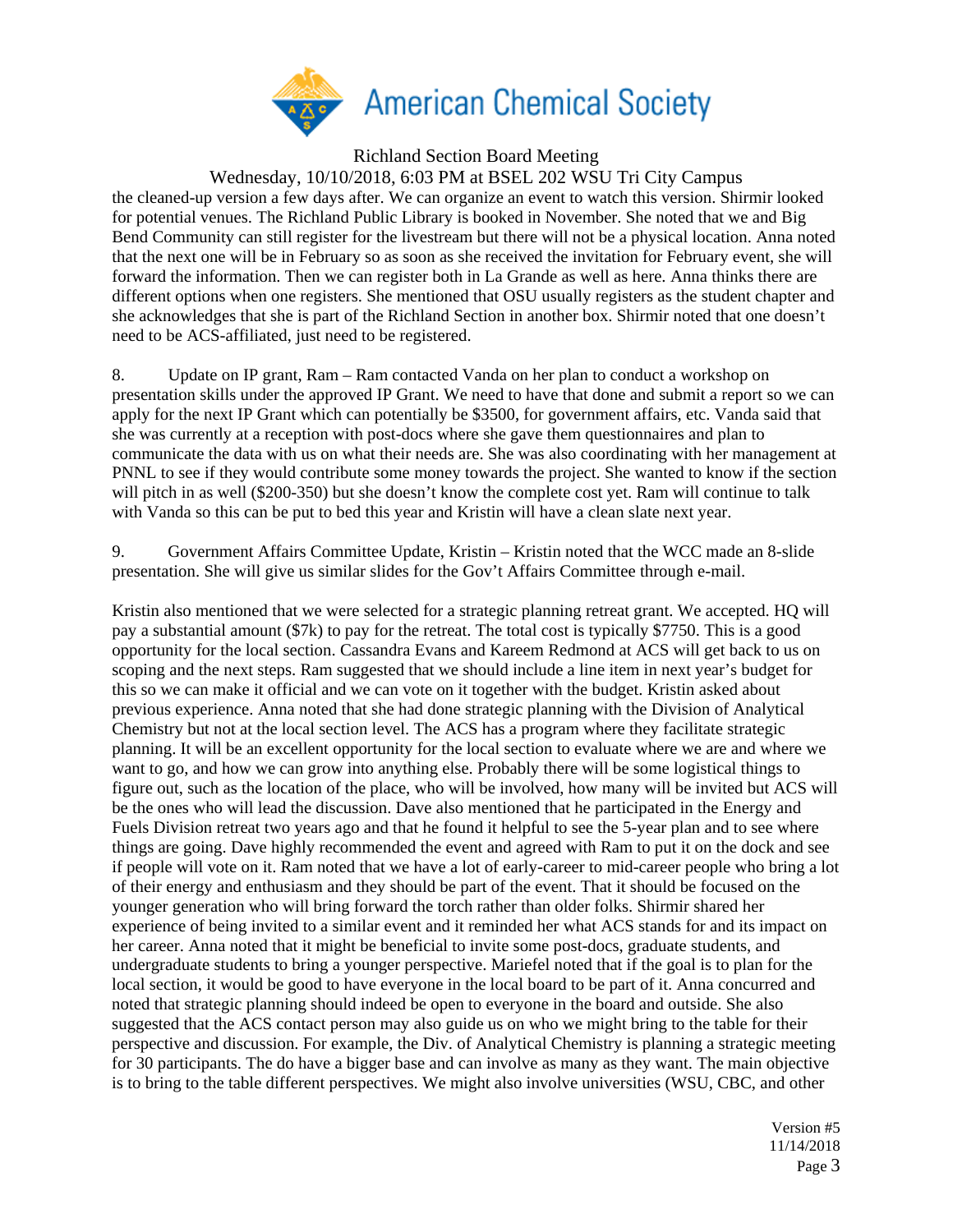

Richland Section Board Meeting Wednesday, 10/10/2018, 6:03 PM at BSEL 202 WSU Tri City Campus in the Yakima Valley). Kristin noted that we can include a note in the newsletter to seek interest in participation in the strategy meeting as well as leadership at ACS.

Kristin also gave an update about catching up with Bonnie Carpenter. Bonnie has an interesting perspective that she is not necessarily starting a new set of objectives. Rather, there are objectives that she would rather see through to maturity, including advocacy. She would be building on some things that Allison did, such as the advocacy workshop that we had at NORM. It is an exciting time to work with her.

10. WCC Update, Shirmir – WCC is planning for next year. 2019 Expanding Your Horizon Conference, in collaboration with WIN (Women in Nuclear) and the Local MESA, which is currently at PNNL. We have put a call out in the newsletter. The tentative date is on February 9, 2019 at the CBC. It will likely be different from the previous years. WCC talked to Liz Stephens, who is the MESA coordinator here at PNNL, who gave us feedback from students and teachers about shortening the day to just a morning event, rather than the previous whole day event. There will be 3 45-minute programs with a very short keynote speaker during lunch period. We are looking for volunteer presenters, which was noted in the newsletter article. We are also looking to use the \$500 committed to EYH from last year since it was cancelled because there was not enough volunteers.

The other topic that WCC is working on is a series event: Women of Hanford: Hanford History Talks. This idea started when WCC reached out to Cal Delegard for him to give his Hanford history talk at NORM at a Science Cafe. He said he'll do it along with Michele Gerber and Michele Gerber is committed to give the talk. Michele also directed them to other women of Hanford. Megan was able to get in touch with Anna King, who is a local public broadcasting correspondent and she was able to involve other women speakers. They had given similar talks before and had an established format, including a panel discussion. It will be 45 minutes per speaker. Combining that with the others speakers, WCC decided to divide the activity into two events. The first one is Hanford History, with Cal and Michele, hoping to get this done in January or early February. The second event is the Women of Hanford, a talk on the perspectives of underrepresented women regarding the Hanford site. WCC plans to have this in March in conjunction with Women's History month. Anna (King) mentioned the women who would be speaking are traditionally provided an honorarium. WCC is hoping to team with SPARK on this event. It has not been decided yet whether this will be on PNNL campus or somewhere else.

Ram suggested to introduce line items for EYH, Hanford History and Women of Hanford, instead of voting on them individually. We need estimates on how much they would cost. With the funding once the NORM event closeout is finished, he expects that we should be able to host these events very easily. Shirmir will work with Sandy, to include these as line items in the budget. Sandy suggested that we note them as a single item, e.g. WCC Advance, rather than as specific events. Ram noted that this is a good idea as well. However, from previous experience, someone may ask why a specific cost is allocated, so it might be better to break the budget down into individual components.

11. Other items – Dave brought up the solicitation for the Science on Wheels for White Bluffs Elementary School. He identified that his wife works there so he is recusing himself from voting as there might be a conflict of interest. The project is for a STEM education truck that brings science-related things to science events and things that kids can experience on-hand in specific schools. Only three board members commented back so Dave was asking if a discussion was needed. Sandy looked at the budget for STEM education for grade school and high school stuff. In our ledger, we still have the \$150 for K-12 outreach still open. We also did not spend the funds for other STEM events.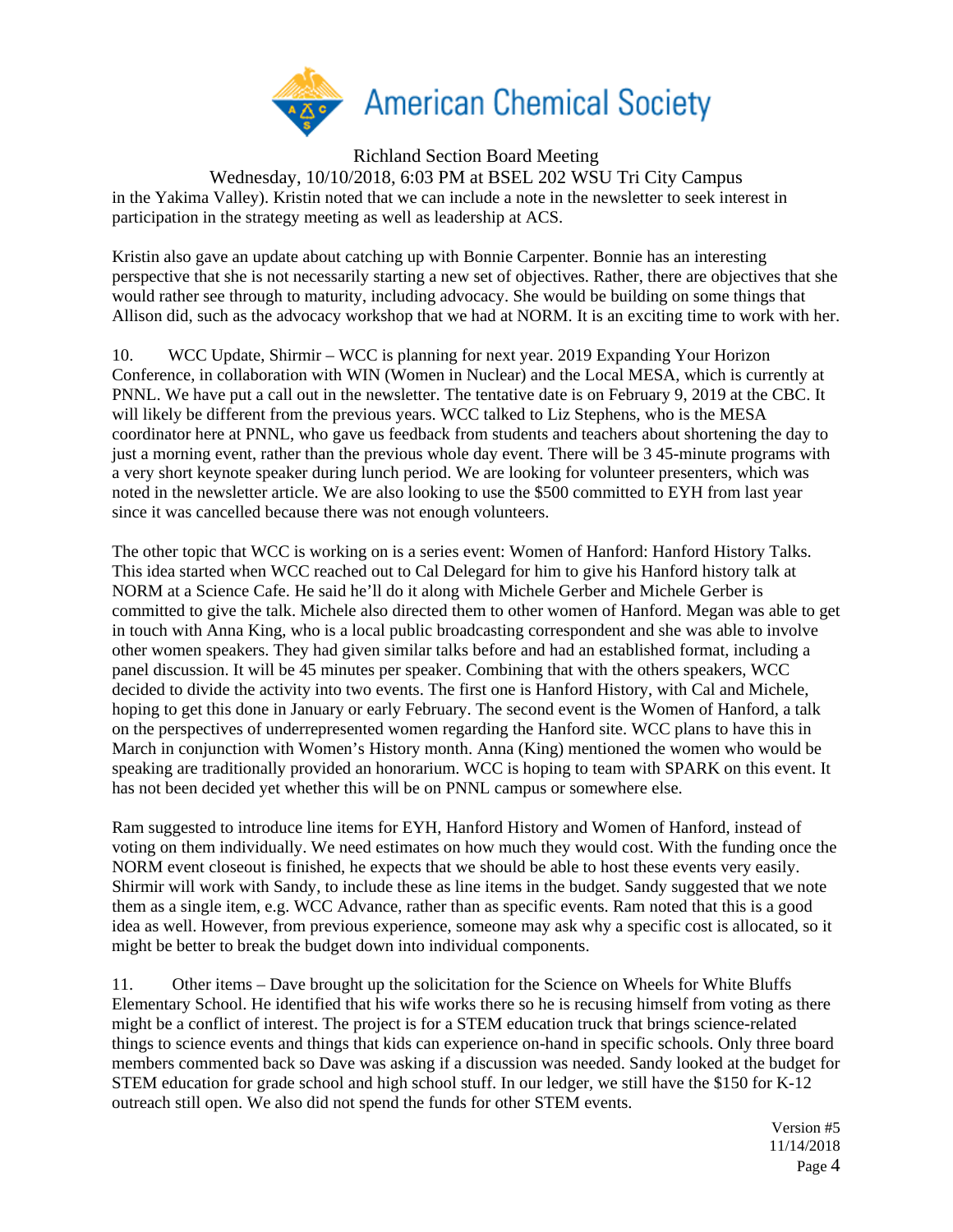

Richland Section Board Meeting

Wednesday, 10/10/2018, 6:03 PM at BSEL 202 WSU Tri City Campus

The school requests \$500 from us. The total cost for the school is \$4300 and they are requesting donations from other organizations in the Columbia Basin. Considering our section's giving history to STEM education programs, Dave brought up this proposal. He noted that the money was planned to be used this academic year. However, the truck will not be brought out until it was booked and the school has funding. Dave noted that the truck will come from the Pacific Science Center in Seattle. Ram asked if this should come out in our current year or next year's budget. Dave thinks that if they do not have this out by spring, it will have to come out in our next year's budget. Ram suggested that two things can happen: we vote on allocating \$500 for this STEM education project out of this year's budget and if it doesn't get spent this year, it can be added as a line item in next year's budget. Ram proposed that we allocate \$500 for the Pacific Science Center-related activity, which was completely consistent with our STEM education sponsorship goals. The move was seconded and approved. As a recap, if the amount was not spent in calendar year 2018, we request that the Treasurer add this as a line item in next year's budget.

Mariefel noted that we got an e-mail from Cheryl Vockins regarding the need to update information for our local section councilors. She will be in contact with Dave and Anna to confirm information, which needs to be submitted no later than December 1st.

Steve requested more info regarding our GeezerFest speaker. Ram will give him information this weekend.

Meeting adjourned: 6:52 PM.

Version #5 11/14/2018 Page 5